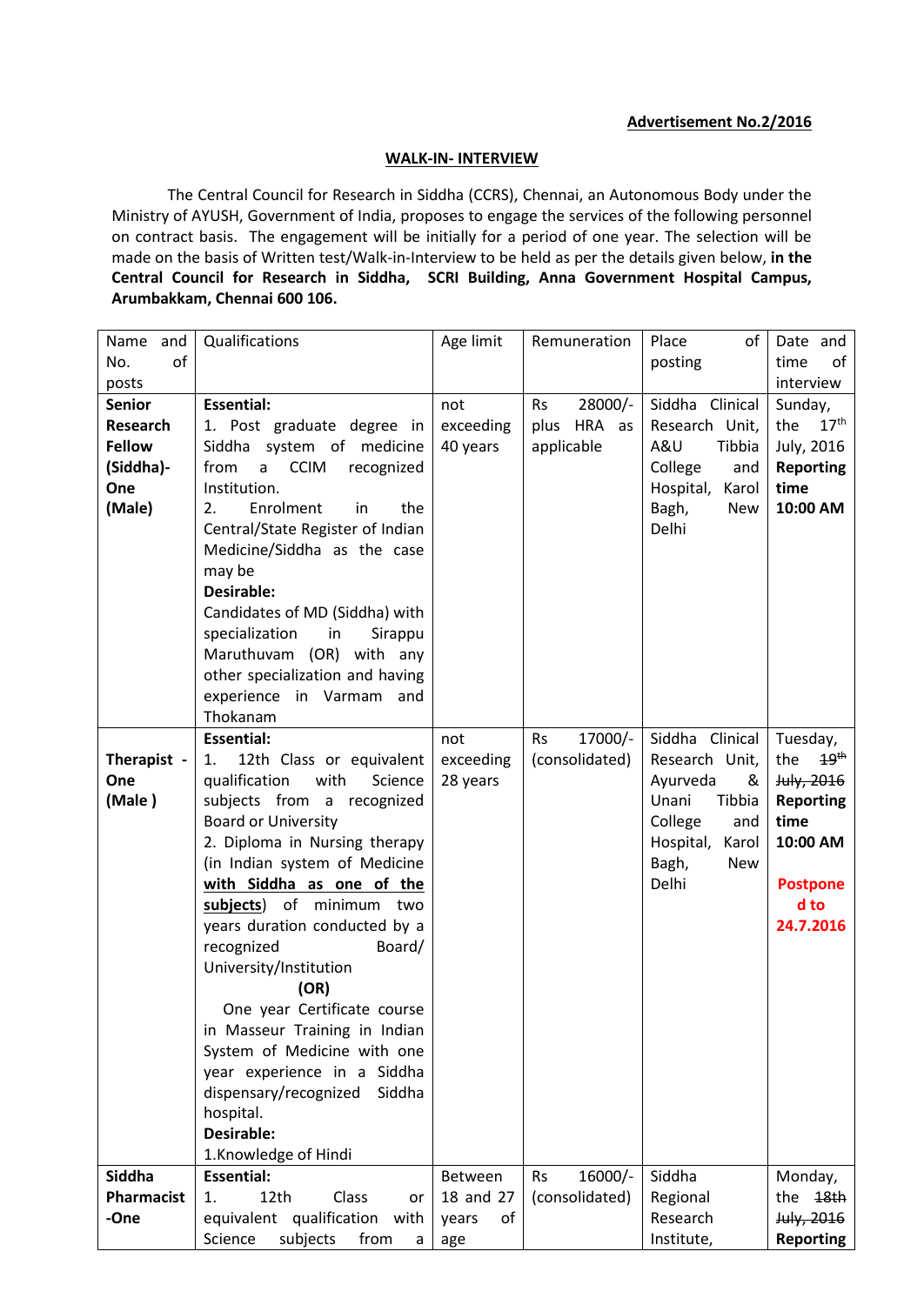| recognised Board or University  | Puducherry | time            |
|---------------------------------|------------|-----------------|
| Diploma in Integrated           |            | 10:00 AM        |
| Pharmacy of two<br>vears        |            |                 |
| duration conducted<br>by a      |            | <b>Postpone</b> |
| recognised Board/University/    |            | d to            |
| Institution with Siddha as one  |            | 24.7.2016       |
| of the subjects or Diploma in   |            |                 |
| Siddha Pharmacy of two years    |            |                 |
| duration conducted<br>by<br>a a |            |                 |
| recognised Board/University/    |            |                 |
| Institution                     |            |                 |

#### **General Conditions**

- 1. Age of the candidates will be determined as on date of interview. Age relaxable in the case of SC/ST/OBC/PH candidates as per Government Rules
- 2. The appointment will be initially for a period of one year in case of SRF (Siddha) and Therapist and further extendable as per need. The appointment of Siddha Pharmacist will be initially for a period of 6 months or till the joining of regular incumbent whichever is earlier.
- 3. The period of appointment may be curtailed or extended at any time at the discretion of the competent authority.
- 4. The appointment will be purely on contractual basis and **it confers NO right to claim for continuation or regularization of appointment.**
- 5. The candidates who fulfill the requirements may appear for the written test/walk-in-Interview alongwith an application in the prescribed format (SRF – Form I & Pharmacist and Therapist – Form II)
- 6. The candidates should bring with them the originals of all the documents/certificates etc. for verification, at the time of Interview. If the candidates are not able to produce all the requisite original certificates, they will not be allowed to appear for the written test/Interview.
- 7. The Competent authority reserves the right to postpone/cancel the recruitment process at any stage. The Competent authority also reserves the right to decide the method of selection – either through written test or Interview or both. The Selection Committee has the right to select or reject the application of any candidate.
- 8. **No TA/DA will be admissible for attending the Interview.**
- 9. The candidates should report for Interview at 10:00 AM on the stipulated date. Verification of documents will be done before the interview. N**o candidate will be allowed after 11:00 AM.**
- 10. Interested candidates may, in their own interest, ensure that they fulfill the eligibility conditions. Ineligible candidates will not be allowed to appear for the written test/interview.
- 11. The number of vacancies for all the above posts is liable to vary. This is subject to change without any notice
- 12. **Candidates are requested to see the Council's website on regular basis for any new announcement.**
- 13. **Canvassing in any form will be a disqualification.**

Director General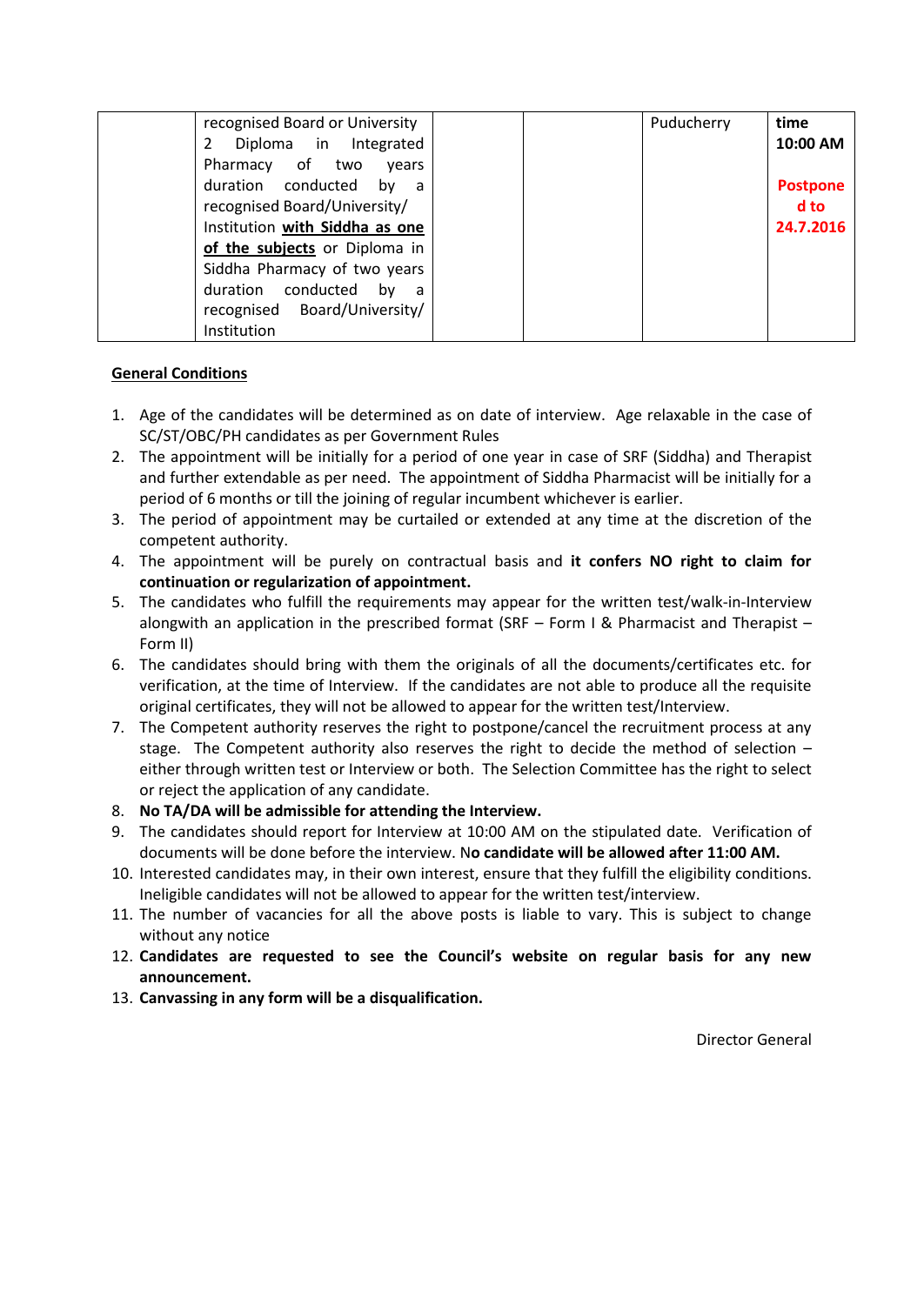### **List of ORIGINAL DOCUMENTS to be submitted on the day of interview**

- (a) 10<sup>th</sup> Standard or 12<sup>th</sup> Certificate or University mark sheet, which contains the date of birth or the birth certificate – for Proof of age. No other document like TC/Passport/Registration certificate will be accepted as proof of age.
- (b) B.S.M.S. Degree certificate )
- (c) B.S.M.S. mark sheets of all years **) in case of SRF (Siddha) only**
- (d) MD (S) Degree Certificate
- (e) MD (S) mark sheets of all years )
- (f) Diploma /Certificate, according to the qualifications specified above **in case of Siddha Pharamcist and Therapist only**
- (g) Experience certificate indicating clearly the name of the Organization, duration of employment (date, month & year), nature of duties, etc.
- (h) Community Certificate (SC/ST/OBC) / PH certificate if age relaxation/concession is claimed in case of OBC (Non-creamy layer), the latest certificate should be produced.
- (i) NOC from the employer in case the candidate is employed in Central/State Govt./ Government Undertakings/ Autonomous Organizations/ Universities.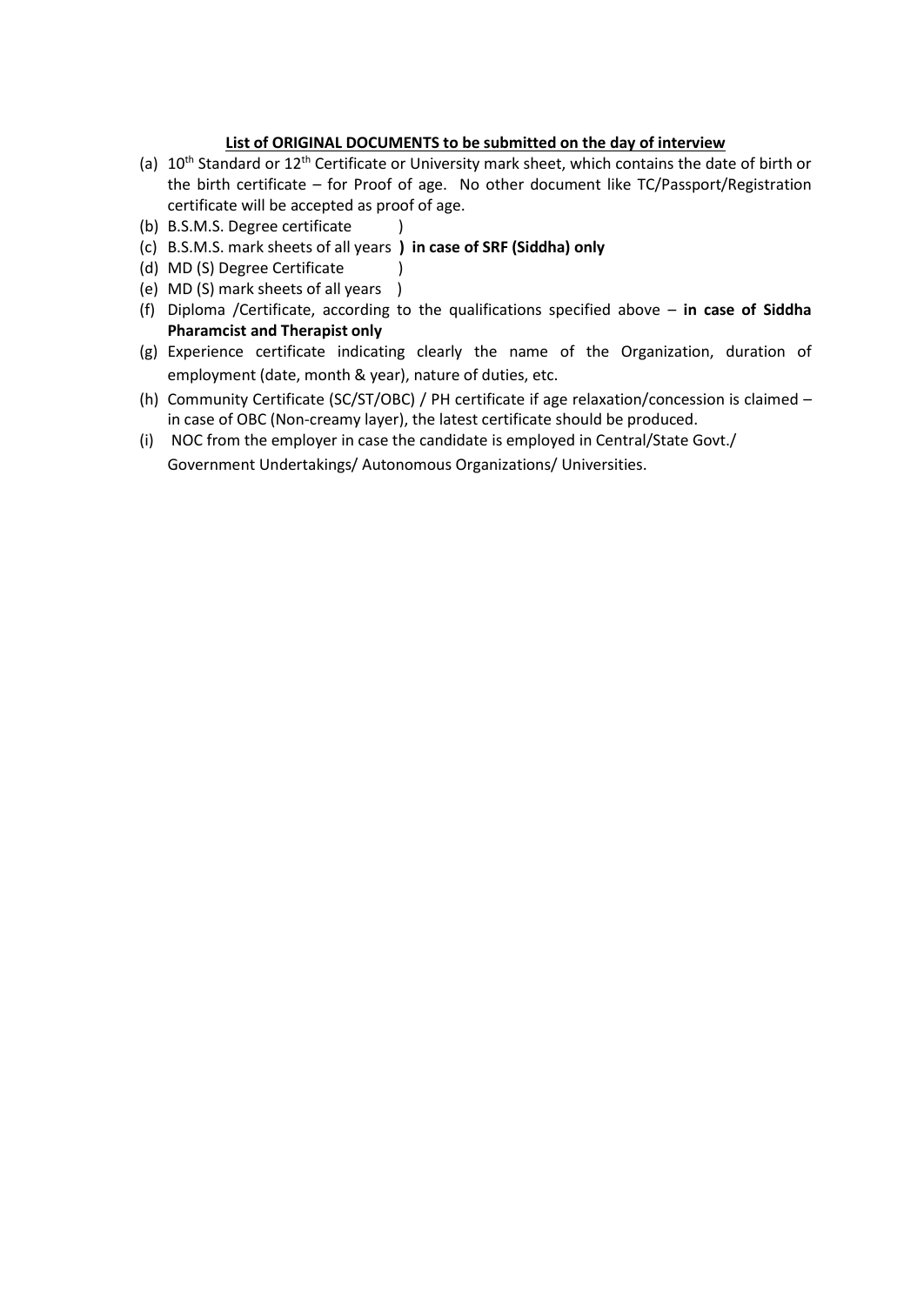# **FORM I Application for appointment of SRF (Siddha) on contract basis**

Affix one passport size colour photograph

- 1. Name of the applicant in full : (Enter the name as given in Matric/SSLC Certificate. If there is any change in the name, Including initials, attach documentary proof)
- 2. Father's/Husband's name :
- 3. Community (SC/ST/OBC/UR) :
- 4. Are you a PH candidate? :  $\cdot$
- 5. Address for Correspondence (in block letter with PIN code) :
- 6. E-mail Id (in capital letters) :
- 7. Mobile No. :
- 8. Date of birth (as entered in Matric/SSLC/HSC):
- 9. Educational Qualifications: (Attach self-attested copies of relevant documents)

| Examination          | Name of<br>the Degree | Name of the<br>Board/ | Division/<br>grade | Subject(s)<br>(major)/ | Distinction, if<br>any |
|----------------------|-----------------------|-----------------------|--------------------|------------------------|------------------------|
|                      |                       | University            | obtained           | Specialisation         |                        |
| 10 <sup>th</sup> Std |                       |                       |                    |                        |                        |
|                      |                       |                       |                    |                        |                        |
| $+2$                 |                       |                       |                    |                        |                        |
|                      |                       |                       |                    |                        |                        |
| Degree               |                       |                       |                    |                        |                        |
|                      |                       |                       |                    |                        |                        |
|                      |                       |                       |                    |                        |                        |
| PG degree            |                       |                       |                    |                        |                        |
|                      |                       |                       |                    |                        |                        |
| Others               |                       |                       |                    |                        |                        |
|                      |                       |                       |                    |                        |                        |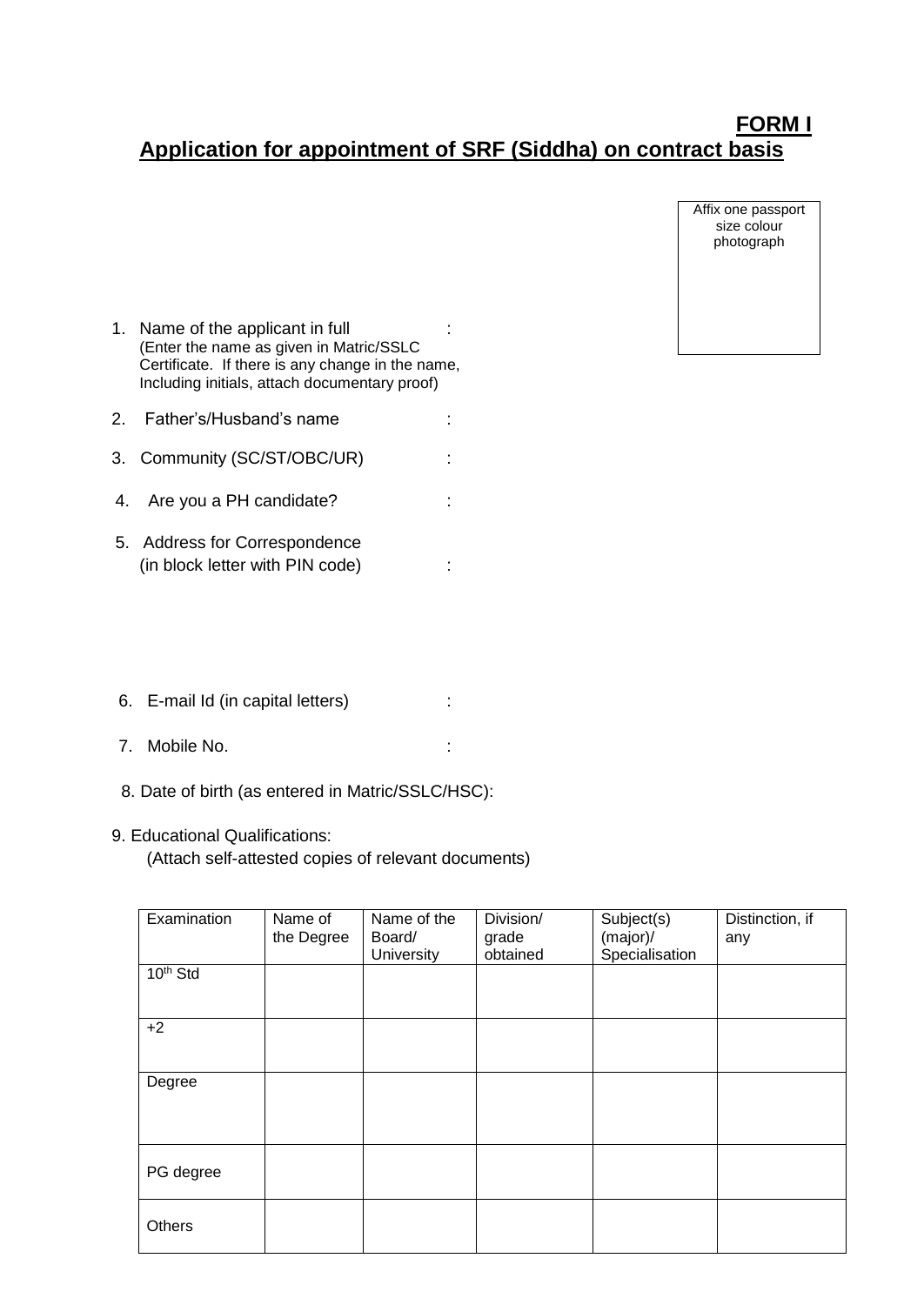# 10. Experience, if any:

### (Attach self-attested copies of relevant documents)

| Post held | Name of the<br>Institution/<br>Organisation | Duration<br>FromTo | Duration<br>(years &<br>months) | Scale of<br>pay | Nature of duties |
|-----------|---------------------------------------------|--------------------|---------------------------------|-----------------|------------------|
|           |                                             |                    |                                 |                 |                  |
|           |                                             |                    |                                 |                 |                  |
|           |                                             |                    |                                 |                 |                  |

# 1. Particulars of registration:

| Registration No. | Date of registration | Authority with whom   Status of renewal of |              |
|------------------|----------------------|--------------------------------------------|--------------|
|                  |                      | registered                                 | registration |
|                  |                      |                                            |              |
|                  |                      |                                            |              |

12, Particulars of publications in the reputed Journals, Magazines, etc., if any. **Example 20** and the state of the state of the state of the state of the state of the state of the state of the state of the state of the state of the state of the state of the state of the state o

13. Other information, if any interest and the state of the state of the state of the state of the state of the state of the state of the state of the state of the state of the state of the state of the state of the state

I declare that all the information supplied by me, as above, are true, complete and correct to the best of my knowledge and belief. I also fully understand that in the event of any information being found false or incorrect, my candidature will be summarily rejected or employment terminated. I also undertake that the appointment will not confer any right to claim for continuation or regularization of appointment

Place: Signature of the Applicant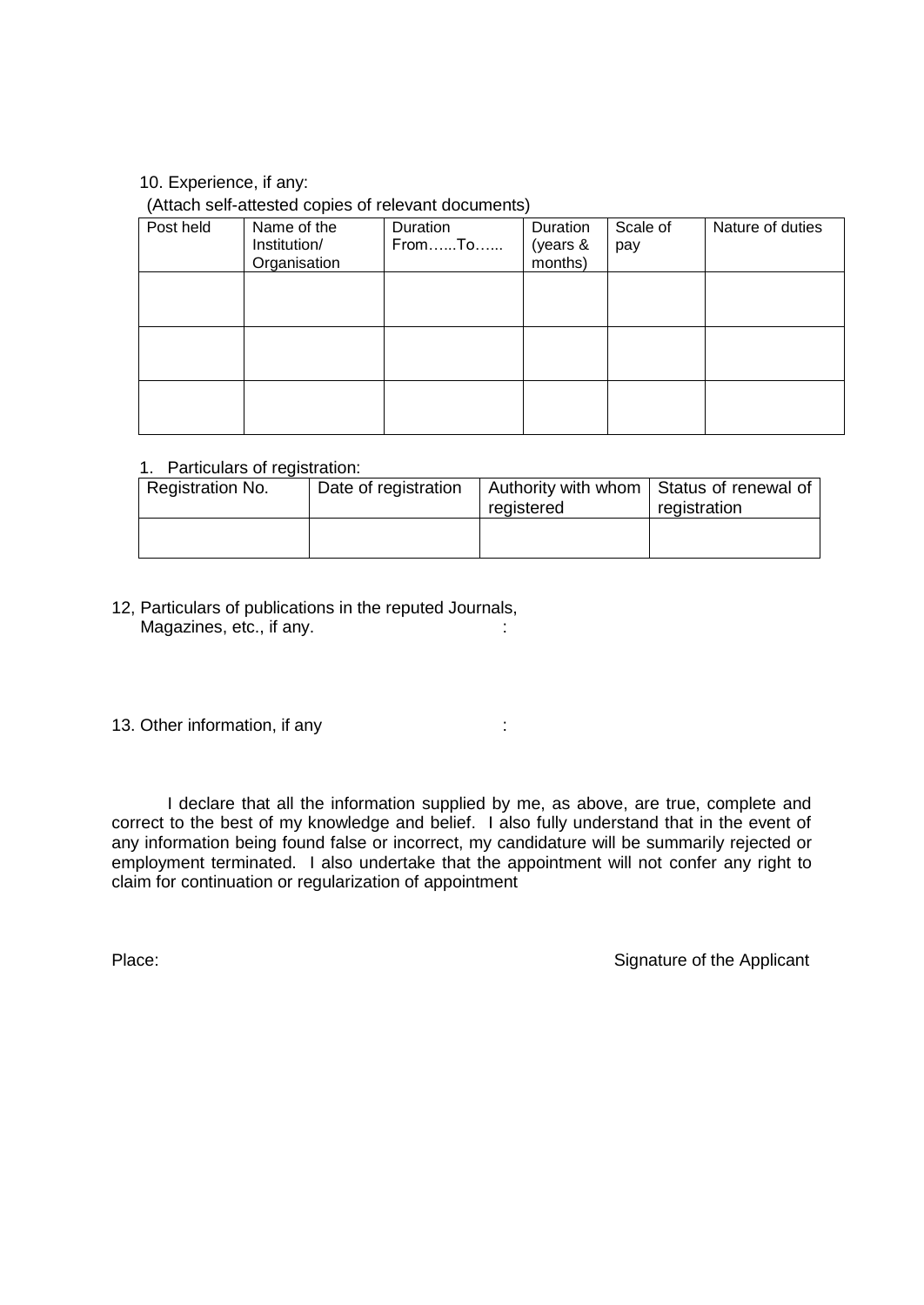# **FORM II Application for appointment of Siddha Pharmacist/Therapist on contract basis**

Affix one passport size colour photograph

| 1) | Name in full (in CAPITAL letters)<br>(Enter the name as given in Matric/SSLC<br>Certificate. If there is any change in the name,<br>Including initials, attach documentary proof) |        |
|----|-----------------------------------------------------------------------------------------------------------------------------------------------------------------------------------|--------|
|    | Father's/Husband's name                                                                                                                                                           |        |
| 3) | Whether belongs to SC/ST/OBC<br>(for age relaxation, if claimed)                                                                                                                  |        |
| 4) | Are you a physically handicapped person?                                                                                                                                          | Yes/No |

Name of the post:\_\_\_\_\_\_\_\_\_\_\_\_\_\_\_\_\_\_\_\_\_\_\_\_\_

5) Correspondence Address in CAPITAL letter with PIN code:

- 6) E-mail Id (in CAPITAL letters) :
- 7) Mobile No. :
- 8) Date of birth (as entered in Matric/SSLC/HSC) :

#### 9) Educational Qualifications : (Attach self-attested copies of relevant documents)

| Examination             | Name of the<br>Degree/Diploma | Name of the<br>Board/University | Division/<br>grade<br>obtained | Subject(s) | Distinction,<br>if any |
|-------------------------|-------------------------------|---------------------------------|--------------------------------|------------|------------------------|
| 10 <sup>th</sup>        |                               |                                 |                                |            |                        |
| $10+2$ or<br>equivalent |                               |                                 |                                |            |                        |
| Diploma/<br>Certificate |                               |                                 |                                |            |                        |
| Any other               |                               |                                 |                                |            |                        |